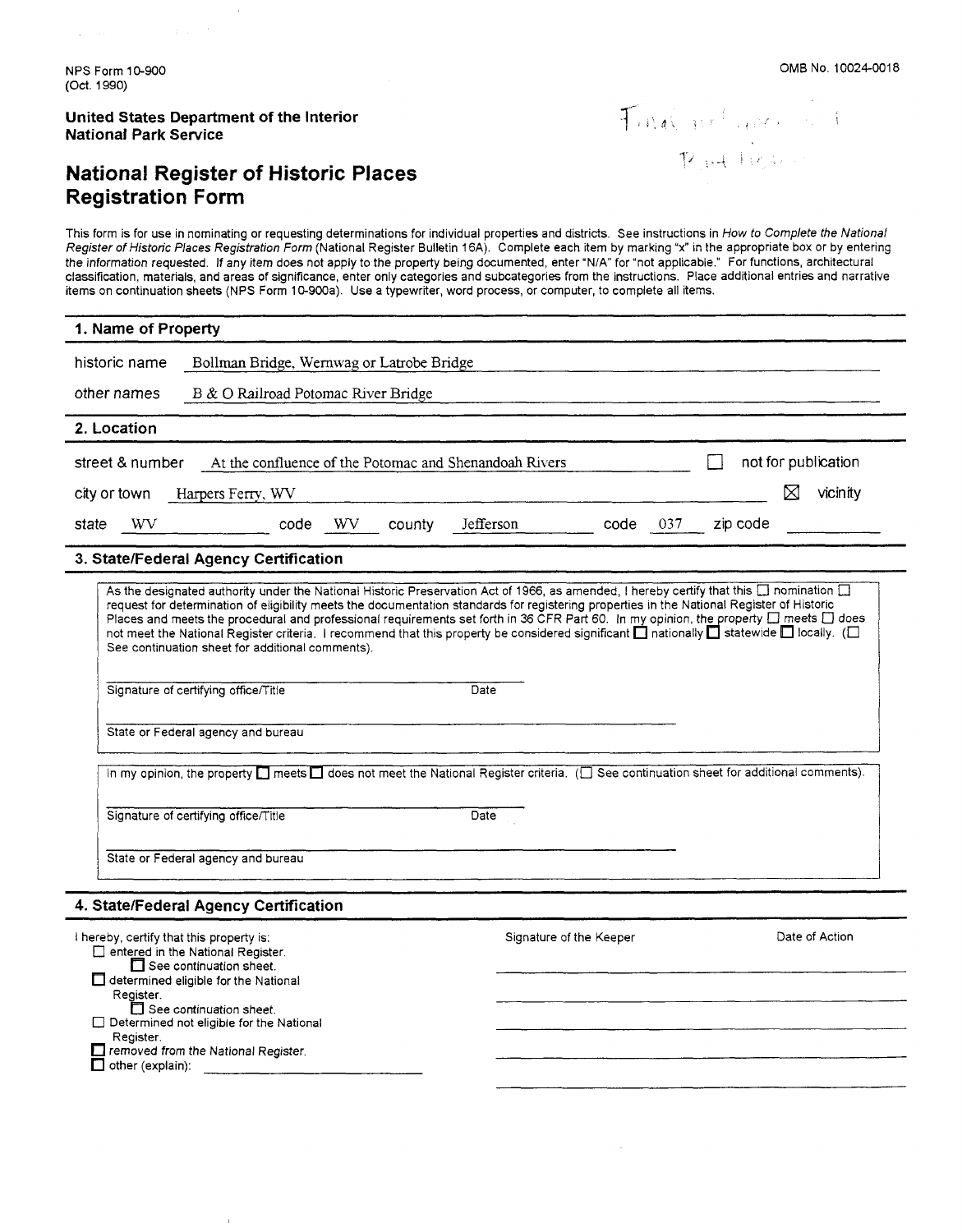| <b>Bollman Bridge</b>                                                                                             |                                                             | Washington Co. MD, Jefferson Co. WV                                                                                                                                                                                                                      |                                                                           |
|-------------------------------------------------------------------------------------------------------------------|-------------------------------------------------------------|----------------------------------------------------------------------------------------------------------------------------------------------------------------------------------------------------------------------------------------------------------|---------------------------------------------------------------------------|
| Name of Property                                                                                                  |                                                             | County and State                                                                                                                                                                                                                                         |                                                                           |
| 5. Classification                                                                                                 |                                                             |                                                                                                                                                                                                                                                          |                                                                           |
| <b>Ownership of Property</b><br>(Check as many boxes as apply)                                                    | <b>Category of Property</b><br>(Check only one box)         | <b>Number of Resources within Property</b><br>(Do not include previously listed resources in the count)                                                                                                                                                  |                                                                           |
| private<br>public-local<br>public-State<br>⊠<br>public-Federal                                                    | building(s)<br>district<br>site<br>X<br>structure<br>Object | Noncontributing<br>Contributing<br><u> 1980 - Andrea Albert III, martin a francouzski film (</u><br>$1 -$                                                                                                                                                | <b>Buildings</b><br><b>Sites</b><br><b>Structures</b><br>Objects<br>Total |
| Name of related multiple property listing<br>(Enter "N/A" if property is not part of a multiple property listing) |                                                             | Number of contributing resource previously<br><b>Listed in the National Register</b>                                                                                                                                                                     |                                                                           |
| Historic Properties of the Harpers Ferry National<br><b>Historical Park</b>                                       |                                                             |                                                                                                                                                                                                                                                          |                                                                           |
| 6. Function of Use                                                                                                |                                                             |                                                                                                                                                                                                                                                          |                                                                           |
| <b>Historic Functions</b><br>(Enter categories from instructions)<br>Transportation/rail-related                  |                                                             | <b>Current Functions</b><br>(Enter categories from instructions)<br>Ruin<br><u> 1980 - Andrea Maria Alemania, martin a filozofia a filozofia a filozofia a filozofia a filozofia a filozofia </u>                                                        |                                                                           |
|                                                                                                                   |                                                             |                                                                                                                                                                                                                                                          |                                                                           |
|                                                                                                                   |                                                             |                                                                                                                                                                                                                                                          |                                                                           |
| 7. Description                                                                                                    |                                                             |                                                                                                                                                                                                                                                          |                                                                           |
| <b>Architectural Classification</b><br>(Enter categories from instructions)                                       |                                                             | <b>Materials</b><br>(Enter categories from instructions)                                                                                                                                                                                                 |                                                                           |
| N/A                                                                                                               |                                                             | Foundation N/A<br>the control of the control of the control of the control of the control of the control of the control of the control of the control of the control of the control of the control of the control of the control of the control<br>Walls |                                                                           |
|                                                                                                                   |                                                             | Roof                                                                                                                                                                                                                                                     |                                                                           |
|                                                                                                                   |                                                             | Other                                                                                                                                                                                                                                                    |                                                                           |

#### Narrative Description

 $\bar{1}$ 

 $\bar{z}$ 

 $\sim$ 

(Describe the historic and current condition of the property on one or more continuation sheets)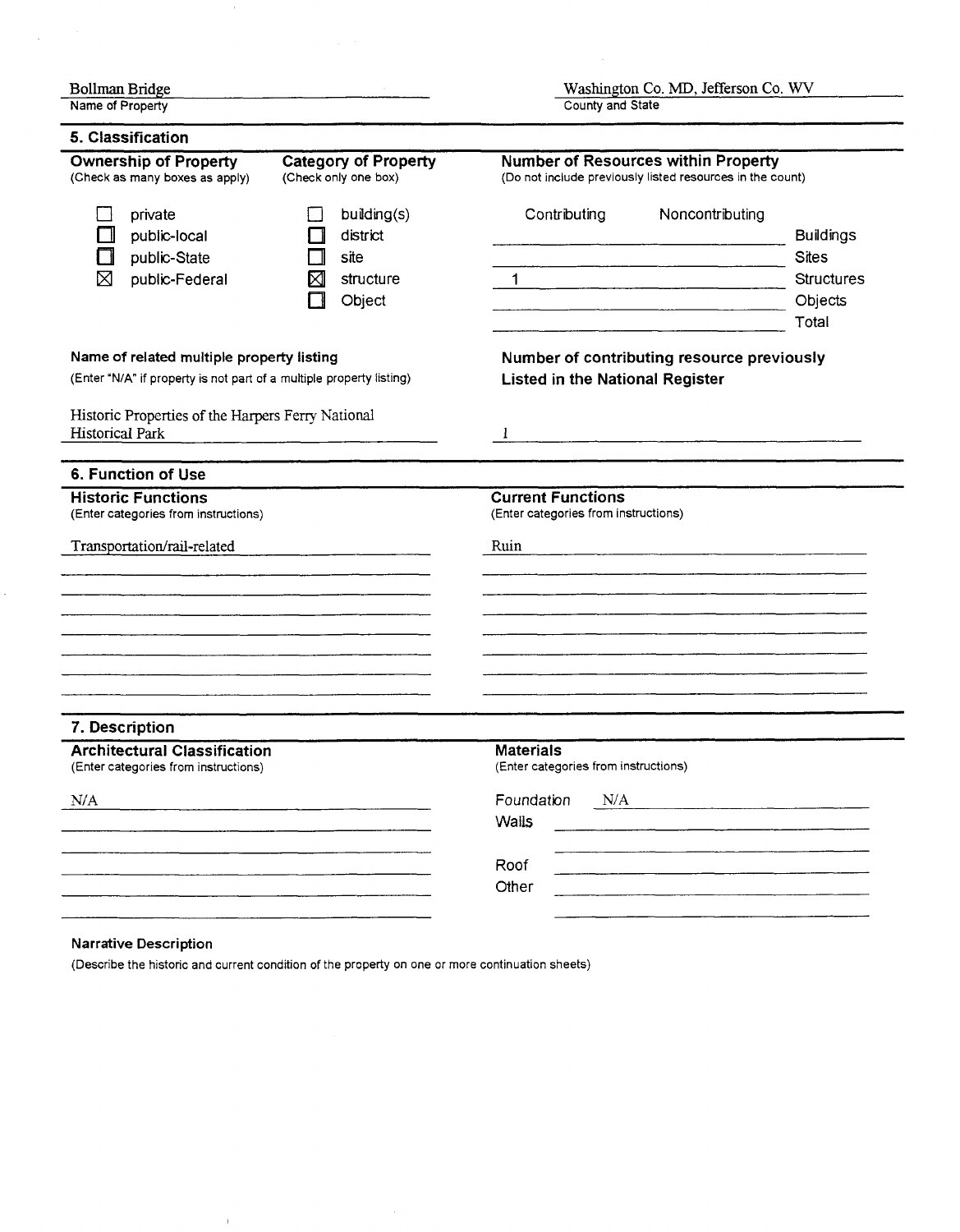# **National Register of Historic Places Continuation Sheet**  CONTINUATION SNEET<br>
Section 7 Page 2 County and State

Bollman Bridge

Name of Property

Washington Co., MD, Jefferson Co., WV

### **Physical Description:**

\*

At the Junction of the Shenandoah and Potomac kvers are ruins of the abutments and piers of two early railroad bridges whch shared the same alignment. The more recent of these two bridges was the famous Bollman Metallic Truss developed by Wendall Bollman, engineer, who served for some years as Master of the Road for the B & 0 Railroad. Completed in 1870, the Bollman Bridge was used by rail and hghway traffic until it was destroyed by floods in 1936. The westemmost span of this bridge carrying the Valley or Winchester Branch was built in 1851 and was one of the earliest examples of Bollman's truss system. This original Bollman section was a single suspension truss of wrought iron, 124 feet in the clear span. At that time the remainder of the bridge was timber construction.

The original railroad bridge was a covered timber structure. Built in 1836-37 ths bridge presumably consisted of sheathed wooden trusses. Designed by Benjamin Latrobe, then Chief Engineer in Bridge Design for the B & 0, it was constructed by Lewis Wernwag. After 1839, this bridge had a unique Y form to accommodate two branches of the railroad.

The current remaining structures include the ruins of the six stone piers and two stone abutments. In extremely low water, pieces of the iron superstructure from the Bollman Bridge are visible on the Potomac River bottom. The piers and abutments are constructed of finely cut stone masonry, the westernmost pier, near the Harpers Feny abutment is double the length of the other piers, indicating the location of the "Y" built for the B&O extension to Cumberland in  $1841-42$ ."

Several of the piers exhibit extensive new damage resulting from the back-to-back floods of 1996.

<sup>1</sup>Charles W. Snell and Barry Mackintosh, National Register Nomination Form, Harpers Ferry National Historical Park, 1980, continuation sheet, Item 7, page 22.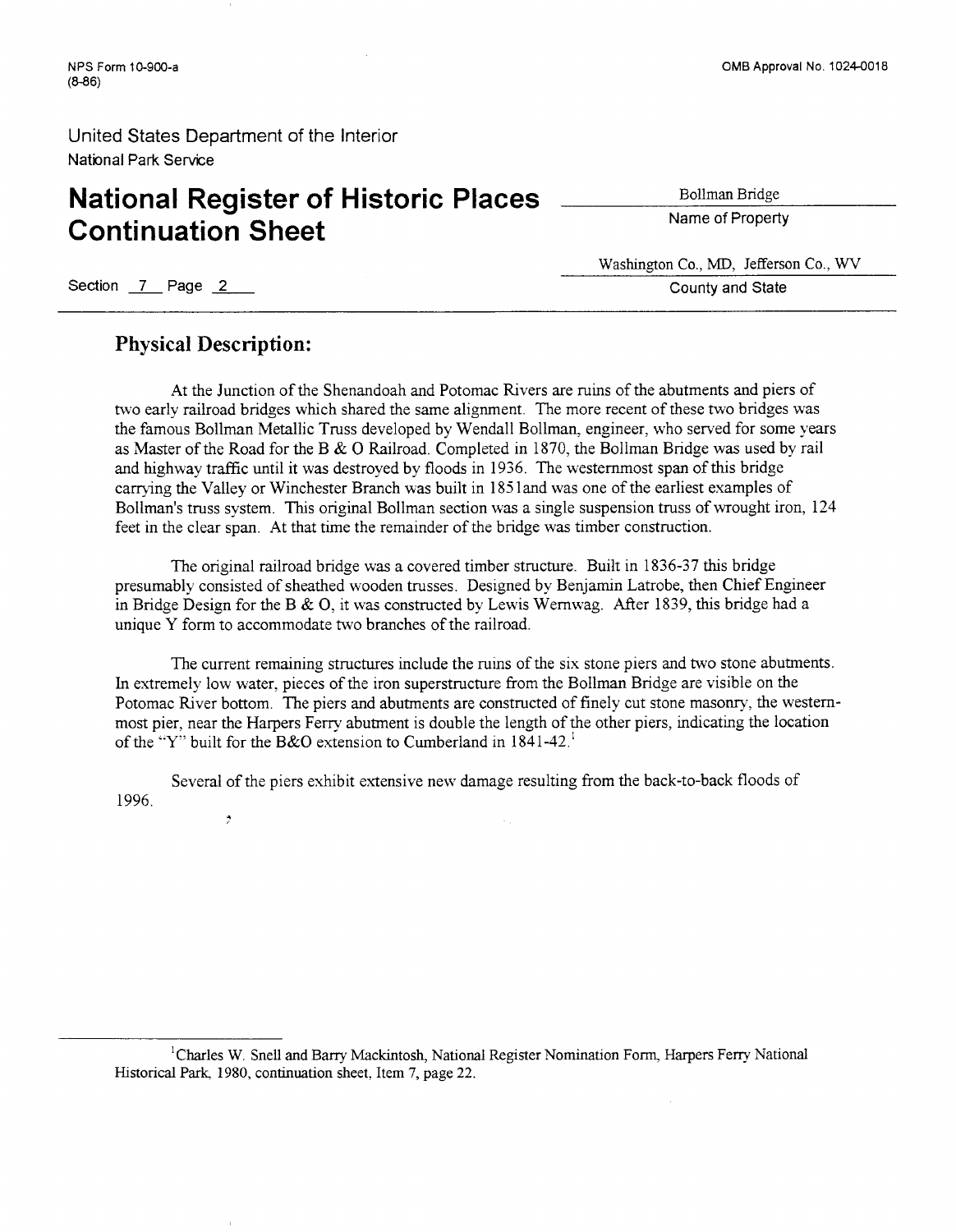# - **8. Statement of Sianificance**

#### **Applicable National Register Criteria**

(Mark "x" in one or more boxes for the criteria qualifying the pro National Register listing)

- $\boxtimes$  **A** Property is associated with events that have made significant contribution to the broad pattern of o history.
- **B** Property associated with the lives of persons significant in our past.
- $\Box$  C Property embodies the distinctive characteristic type, period, or method of construction or repre the work of a master, or possesses high artistic or represents a significant and distinguishable entity whose components lack individual distinc
- **D D** Property as yielded, or is likely to yield, information important in prehistory or history.

#### Criteria Considerations

(Mark "x" in all the boxes that apply)

#### Property is:

- $\Box$  A owned by a religious institution or used for relig
- **B** removed from its original location.
- $\Box$  C a birthplace or grave.
- D a cemetery.
- $\Box$  **E** a reconstructed building, object, or structure.
- $\Box$  F a commemorative property.
- **G** less than 50 years of age or achieved significantless within the past 50 years.

#### Narrative Statement **of** Significance

(Explain the significance of the property on one or more contin

#### **9. Major Bibliographical References**

#### **Bibliography**

(Cite the books, articles, and other sources used in preparing t

#### **Previous documentation on files (NPS):**

| preliminary determination of individual listing (36     | <b>State Historic Preservation Office</b> |
|---------------------------------------------------------|-------------------------------------------|
| CFR 67) has been requested                              | Other State agency                        |
| previously listed in the National Register              | Federal agency                            |
| previously determined eligible by the National Register | Local government                          |
| designated a National Historic Landmark                 | University                                |
| recorded by Historic American Buildings Survey          | Other                                     |
|                                                         | Name of repository:                       |
| recorded by Historic American Engineering Record        |                                           |
|                                                         |                                           |

| ble National Register Criteria<br>one or more boxes for the criteria qualifying the property for                  | <b>Area of Significance</b><br>(Enter categories from instructions) |
|-------------------------------------------------------------------------------------------------------------------|---------------------------------------------------------------------|
| egister listing)                                                                                                  | Transportation                                                      |
| Property is associated with events that have made a                                                               |                                                                     |
| significant contribution to the broad pattern of our                                                              |                                                                     |
| iistory.                                                                                                          |                                                                     |
| Property associated with the lives of persons                                                                     |                                                                     |
| significant in our past.                                                                                          |                                                                     |
|                                                                                                                   |                                                                     |
| Property embodies the distinctive characteristics of a                                                            |                                                                     |
| ype, period, or method of construction or represents                                                              |                                                                     |
| he work of a master, or possesses high artistic values,<br>or represents a significant and distinguishable entity | <b>Period of Significance</b>                                       |
| entity whose components lack individual distinction.                                                              | 1836-1936                                                           |
|                                                                                                                   |                                                                     |
| Property as yielded, or is likely to yield, information                                                           |                                                                     |
| mportant in prehistory or history.                                                                                |                                                                     |
|                                                                                                                   | <b>Significant Dates</b>                                            |
| <b>Considerations</b>                                                                                             | 1851, 1861                                                          |
| all the boxes that apply)                                                                                         |                                                                     |
| s:                                                                                                                |                                                                     |
|                                                                                                                   |                                                                     |
| owned by a religious institution or used for religious<br>ourposes.                                               | <b>Significant Person</b>                                           |
|                                                                                                                   | (Complete if Criterion B is marked above)                           |
| emoved from its original location.                                                                                |                                                                     |
|                                                                                                                   | <b>Cultural Affiliation</b>                                         |
| a birthplace or grave.                                                                                            |                                                                     |
| a cemetery.                                                                                                       | $\sim 10^{11}$                                                      |
|                                                                                                                   |                                                                     |
| a reconstructed building, object, or structure.                                                                   |                                                                     |
| a commemorative property.                                                                                         | Architect/Builder                                                   |
|                                                                                                                   |                                                                     |
| ess than 50 years of age or achieved significance                                                                 |                                                                     |
| within the past 50 years.                                                                                         |                                                                     |
| <b>Statement of Significance</b><br>e significance of the property on one or more continuation sheets)            |                                                                     |
| <b>Bibliographical References</b>                                                                                 |                                                                     |
| aphy                                                                                                              |                                                                     |
| ooks, articles, and other sources used in preparing this form on one or more continuation sheets)                 |                                                                     |
| s documentation on files (NPS):                                                                                   | Primary location of additional data:                                |
| preliminary determination of individual listing (36                                                               | State Historic Preservation Office                                  |
| CFR 67) has been requested                                                                                        | Other State agency                                                  |
| previously listed in the National Register                                                                        | Federal agency                                                      |
| previously determined eligible by the National Register                                                           | Local government                                                    |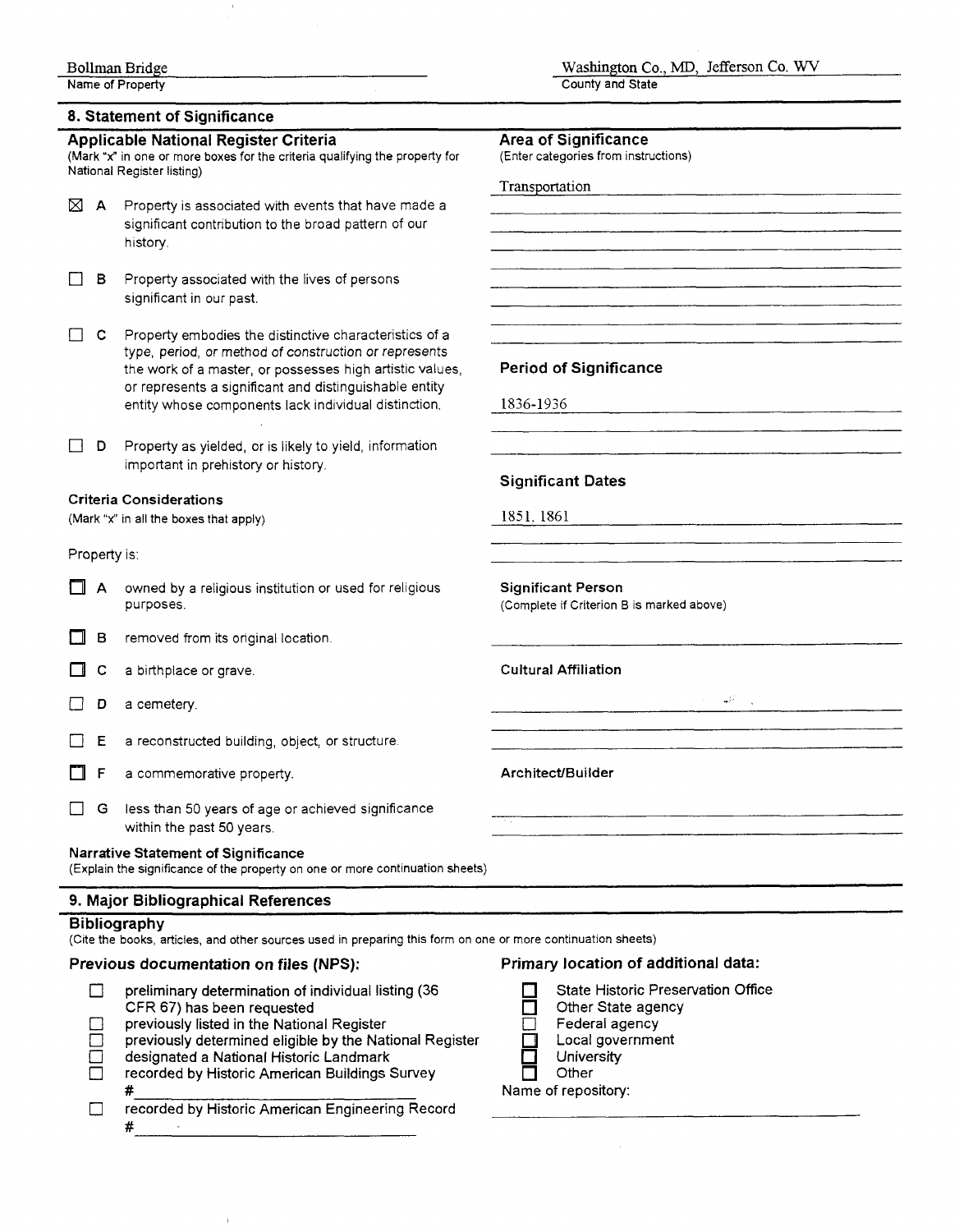# **National Register of Historic Places Continuation Sheet**

Bollman Bridge

in ist keppelaan

 $\lambda = 1$ 

Name of Property

Washington Co., MD, Jefferson Co., MD Exercise Constructed Construction Construction Construction Construction Construction Construction County and State County and State

### **Statement of Significance:**

The Wernwag/Bollman Bridge Piers were extensively researched and recorded for a National Register Nomination entitled "Baltimore and Ohio Railroad Crossing of the Potomac River between Maryland Heights, Maryland and Harpers Ferry, West Virginia" submitted by Paula Stoner Dickey (now Reed) and Robert M. Vogel in 1979. The following statement is a summarization of the history of the Wernwag/Bollman Bridge in the significance section in their report with a few details added from a report written by D.E. Stinson. The Bollman Bridge remnants are being included in the multiple property documentation submission for Harpers Ferry National Park entitled "Historic properties of Harpers Ferry National Park." In 1992, the piers for the Bollman truss bridge included in the Maryland nomination were acquired by the Harpers Ferry National Historical Park and are therefore being added to the Park's nominated area. They are part of the contexts, "Development of Harpers Ferry as a Transportation/Communications Link" and "Harpers Feny in the Civil War." The property type is "Railrelated Resource."

The Wernwag/Bollman Bridge Piers stand as ruined monuments to the determination of the railroad men to keep the B&O Railroad link between Maryland and West Virginia/Virginia open despite repeated destruction by war and floods. Notwithstandmg their ruined state the piers represent the engineering ingenuity of the mid  $19<sup>th</sup>$  century and the destructive force of the river.

The B&O Railroad first crossed the Potomac River at Harpers Ferry in 1836, connecting the B&O line from Baltimore with the Winchester and Potomac line on the point at Harpers Ferry, and, with the addtion of the **'Y"** at the western end of the bridge, continued the main line on to Cumberland, Maryland.<sup>1</sup> This first structure was a covered bridge, constructed of timber, designed by Benjamin H. Latrobe, Chief Engineer for the B&O Railroad. Local bridge builder Lewis Wernwag oversaw construction.

The Wernwag Bridge, as it became known, operated both as a railroad bridge, and as a toll bridge for wagons and foot traffic. **An** 1836 Deed of Agreement between the B&O Railroad Co. and the Wager family, allowed the Wagers to continue collecting tolls on the new bridge, as they had on their earlier bridge, but ensured that no tolls would be collected on the railroad.' **An** 1840 Deed conveys the complete ownership of the Wernwag Bridge, including the right to collect tolls, the railroad company.<sup>3</sup>

**<sup>I</sup>**D.E. Stinson, "The First Railroad Bridge at Harpers Ferry," manuscript, Harpers Ferry National Park Library, Harpers Ferry, WV, 1970, page 1 of insert.

<sup>&</sup>lt;sup>2</sup> Washington Co. Land Records, Liber RR, Folios 148 and 374, Washington County Court House, Hagerstown, Maryland.

*<sup>3</sup>*Washmgton Co. Land Records, Liber UU, Folios 862, 864, 866.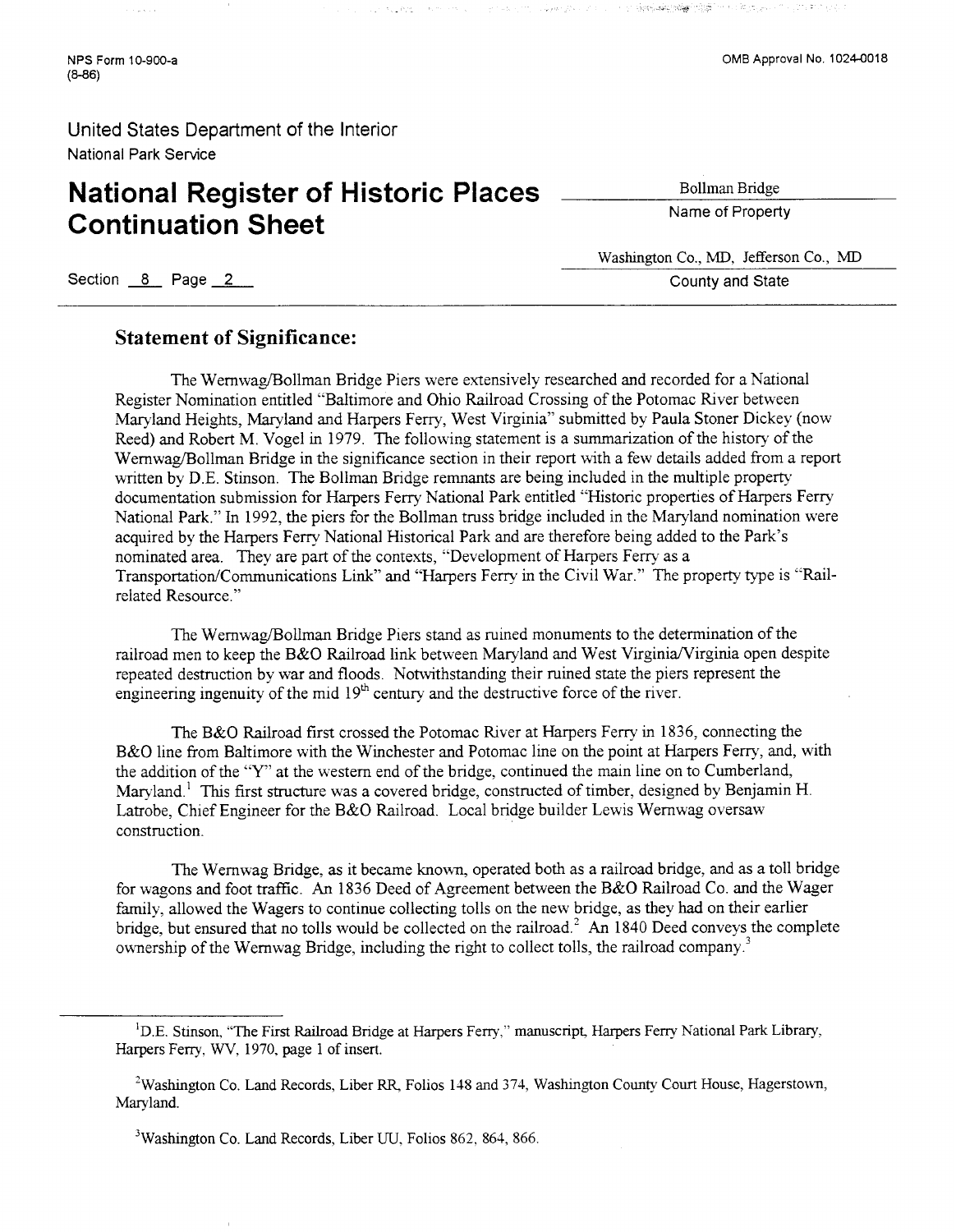# **National Register of Historic Places** <u>Collman Bridge</u> **Continuation Sheet**

Washington Co., MD, Jefferson Co., MD - Section <u>8</u> Page 3 **County and State**<br>Section 8 Page 3 **County and State** 

The timber Wernwag Bridge remained unchanged until 185 1, when the span passing fiom the Harpers Ferry abutment to the first pier was replaced with an iron span. The B&O company twice replaced wooden spans which had collapsed in 1844 and again in 1845. The new 1851 iron span was of a new design, by Wendel Bollman. Perhaps only one span was replaced as an experiment with this new system of construction, described as "a single suspension truss of wrought iron, 124 feet in clear span."<sup>4</sup> At the beginning of the Civil War the bridge remained in this configuration, one iron truss span, the rest covered timber. In June, 186 1, Confederate troops burned the wooden section of the Wernwag Bridge and blew up the iron span as they left Harpers Ferry, leaving only the stone piers behind. Throughout the war years temporary bridge replacements were set up, and destroyed by troop action or by floods, no less than six times. $5$ 

With the close of the Civil War, the B&O Railroad Company set about replacing the Potomac River bridge. The extreme curvature of the tracks, both on the Maryland shore, due to the protuberance of the Maryland Heights, and on the Harpers Feny side, because of the sharp turn north toward Cumberland, had been a problem of the old Wernwag Bridge. Even the slow trains of the 1830s to 50s, were forced to reduce speeds to navigate the curves. Despite the fact that slowing the trains cost the B&O company money, when the time came to replace the bridge, the higher cost of realigning the bridge, reducing the curves, outweighed the loss of time and money, even with the faster, longer, and heavier trains used following the war. Therefore, the new Bollrnan Iron Truss Bridge used the same piers and followed the same alignment as the old Wernwag Bridge.

The engineering marvel known as the Bollman Bridge, operated for 30 years as a railroad bridge and toll bridge for wagon and foot traffic, just as the earlier bridge had. But by the 1890s the railroad company could no longer tolerate the expense of operating trains on the extreme curves on either end of the bridge. In 1894 a new steel truss bridge was constructed for the railroad, following a new alignment north of the point at Harpers Ferry, and through a new tunnel at Maryland Heights. The BolIman Bridge was sold to the Harpers Ferry and Potomac Bridge Co., along with the right to collect tolls, for the purpose of carrymg wagon and foot traffic only.

The Bollman Bridge continued in operation, eventually carrying the automobile traffic of State Route 340, and known as the Harpers Ferry Bridge, until the great flood of 1936. Higher than any previous recorded flood, the raging waters of the Potomac rose at an unimaginable rate. In a letter written by Dr. Henry McDonald, then President of Storer College, on March 18, 1936, "sometime about 7:30 the famous Bullman [Bollman] bridge over the Potomac went down..."<sup>6</sup>

 ${}^6Dr$ . Henry McDonald, "The Flood of '36," General Correspondence, Storer College Collection, Harpers Ferry National Park Library, Harpers Feny, WV.

<sup>&</sup>lt;sup>4</sup>Stinson, p. 2 of insert.

 $<sup>5</sup>$  Ibid., p. 2 of insert.</sup>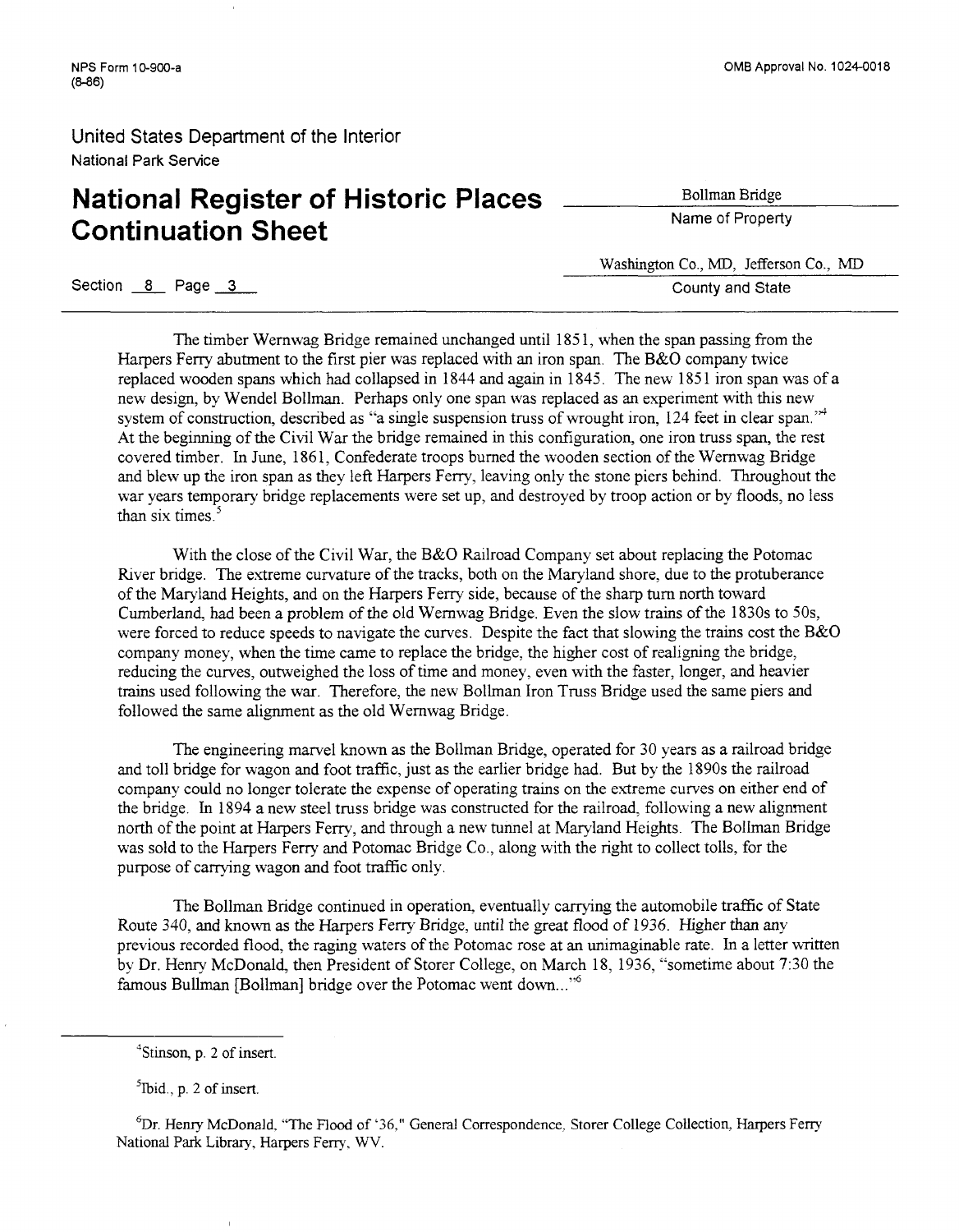# **National Register of Historic Places Continuation Sheet**

Bollman Bridge

Name of Property

Washington Co., MD, Jefferson Co., MD Section <u>8</u> Page <u>4</u> **County and State**<br>Section <u>8</u> Page <u>4</u> **County and State** 

Property Chain of Title

(located in Washington Co. Maryland Land Records Office)

Liber 73 1, Folio 360 9 September 1992 Quitclaim Deed and Easement "Grantor does hereby donate, grant, convey, release, assign and quitclaim" To: USA From: State of Maryland, Board of Public Works "All those six(6) stone piers lying and being in Washmgton County, Maryland, designed between 1834 and 1837 by Benjamin Latrobe, which supported the original B&O Railroad Bridge that spanned the Potomac River between Harpers Ferry, WV and Washington Co., MD..."

Liber E.O. 201, Folio 667 22 August 1936 \$7,500.00 "...a certain bridge and bridge site, known as the Harpers Ferry Bridge.. .the abutments and piers thereof and the land upon which the same rest, and all the structure of said bridge as now standing..." To: State of Maryland and State of West Virginia From: Harpers Ferry and Potomac Bridge Co., WV

Liber 102, Folio 343 9 July 1894 \$25,000.00 To: Harpers Feny and Potomac Bridge Co. From: Daniel & Lena Lucas; A.W. & Mary McDonald; George & Lalie Baylor; E.B. & Julia Chambers; Forrest & Emma Brown [owners of Harpers Ferry and Potomac Bridge Co.]

Liber 101, Folio  $663$ 24 May 1894 To: Lucas, Brown, McDonald, Chambers, and Baylor From: Baltimore and Ohio Railroad Co.; Mercantile Trust and Deposit Co. of Baltimore, trustee in a Mortgage by B&O Railroad, 1887

Liber UU, Folio 862, 20 March 1840, Gerard Wager to B&O Railroad Liber UU, Folio 864, 20 March 1840, Noah Swayne to B&O Railroad Liber UU, Folio 866, 20 March 1840, Peter Wager to B&O Railroad These three deeds conveyed ownership of the new Latrobe~Wernwag Bridge (viaduct) to the railroad company, including the right to collect tolls.

Liber RR, Folio 374, 23 March 1836, Peter Wager, James Wager to B&O Railroad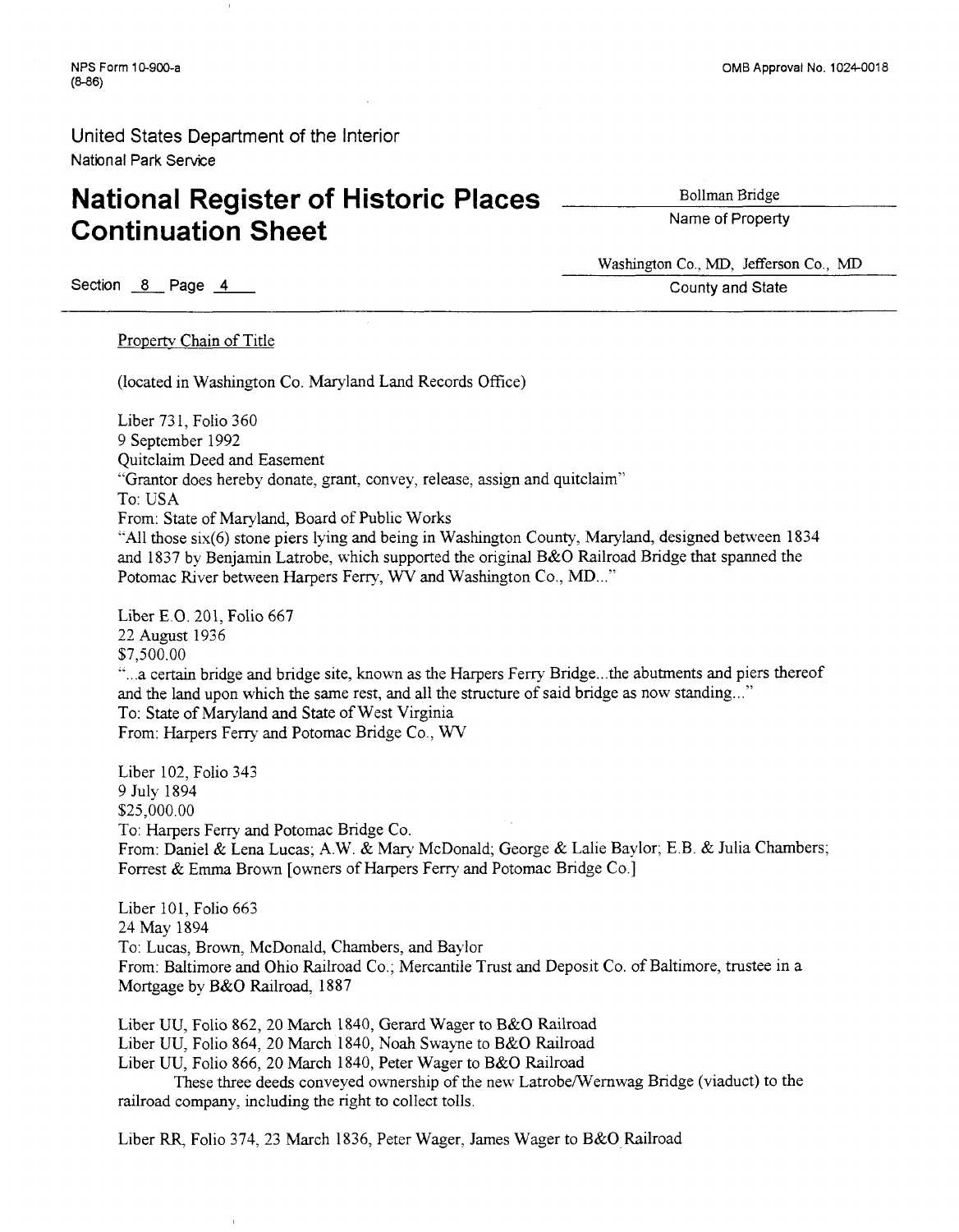l,

# **National Register of Historic Places** <u>Collman Bridge</u> **Continuation Sheet**

Section **8** Page **<sup>5</sup>**

Washington Co., MD, Jefferson Co., MD

County and State

Liber RR, Folio 148, 28 August 1825, Gerard Wager to B&O Railroad

These two deeds of Agreement allowed for the future building of a new bridge(viaduct), and to ensure that no tolls would be collected on the railroad by the Wagers.

٠.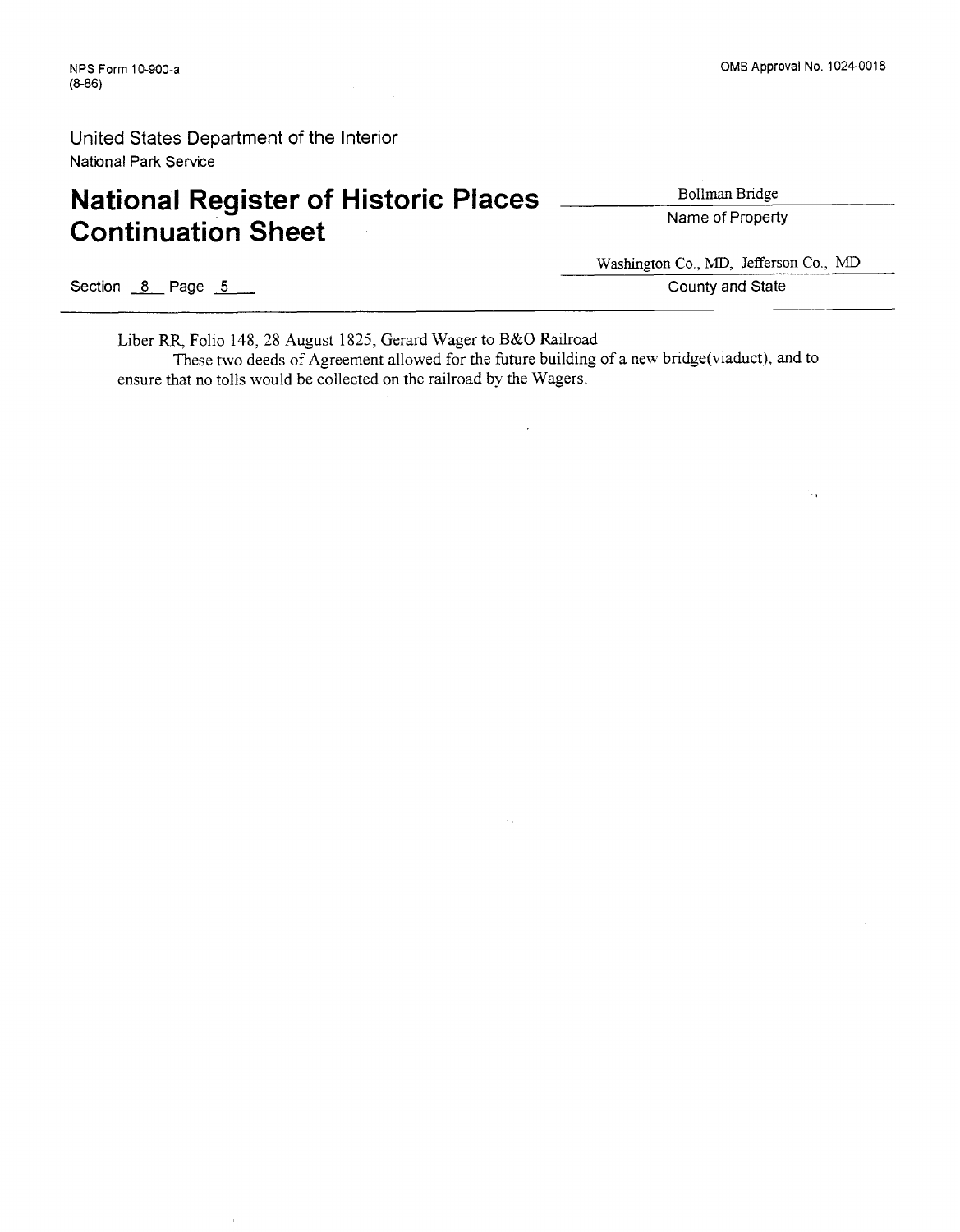# **National Register of Historic Places** <u>Collman Bridge</u> **Continuation Sheet**

Section 9 Page 2

Washington Co., MD, Jefferson Co., MD

County and State

### **Major Bibliographical References:**

- Dickey, Paula Stoner, and Robert M. Vogel, "Baltimore and Ohio Railroad Crossing of the Potomac River between Maryland Heights, Maryland and Harpers Ferry, West Virginia," National Register Nomination Form, 1979.
- McDonald, Dr. Henry T., 'The Flood of '36," General Correspondence, Storer College Collection, Harpers Ferry National Park Library, Harpers Ferry, W.
- Snell, Charles W., and Barry Mackintosh, "Harpers Ferry National Historical Park," National Register Nomination Form, 1980.
- Stinson, D.E., 'The First Railroad Bridge at Harpers Ferry," manuscript, Harpers Ferry Nation Park Library, Harpers Ferry, WV, 1970.

Washington County Land Records.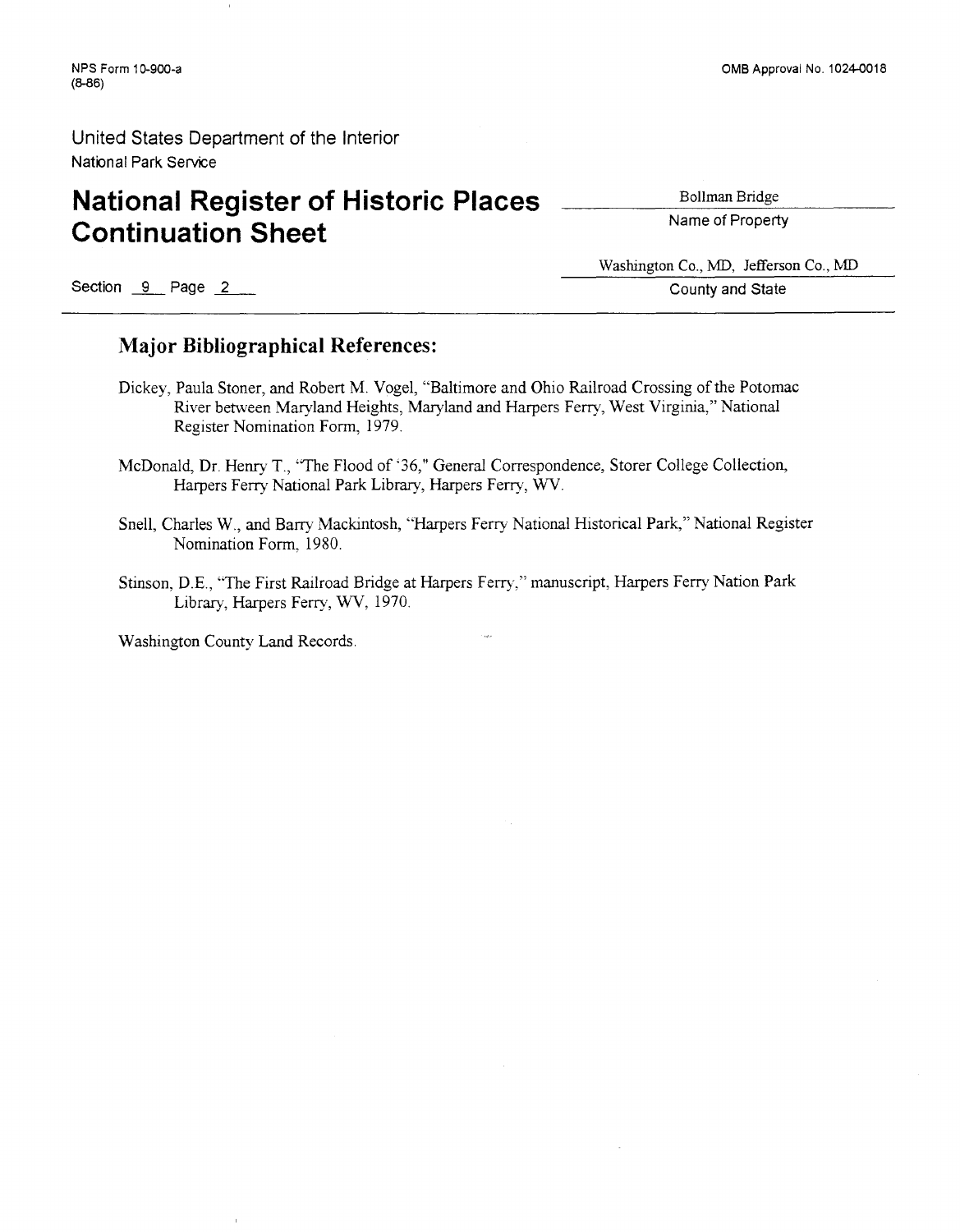| Bollman Bridge   |  |
|------------------|--|
| Name of Property |  |

#### **10. Geographical Data**

-

 $\mathbf{r}$ 

| 10. Geographical Data                                                                                   |                                       |
|---------------------------------------------------------------------------------------------------------|---------------------------------------|
| <b>Acreage of Property</b><br>Approximately 1                                                           |                                       |
| <b>UTM References</b><br>(Place additional UTM references on a continuation sheet)                      |                                       |
| Easting<br>Northing<br>Zone<br>2                                                                        | 3<br>Northing<br>Zone<br>Easting<br>4 |
|                                                                                                         | See continuation sheet                |
| <b>Verbal Boundary Description</b><br>(Describe the boundaries of the property on a continuation sheet) |                                       |
| <b>Boundary Justification</b><br>(Explain why the boundaries were selected on a continuation sheet)     |                                       |
| 11. Form Prepared By                                                                                    |                                       |
| name/title<br>Paula S. Reed, PhD, Architectural Historian and Edith B. Wallace, Research Associate      |                                       |
| Paula S. Reed and Associates, Inc.<br>organization                                                      | date $2/99$                           |
| street & number<br>105 N. Potomac Street                                                                | telephone 301-739-2070                |
| city or town<br>Hagerstown<br>state                                                                     | $zip code$ 21740<br>Maryland          |
| <b>Additional Documentation</b>                                                                         |                                       |
| Submit the following items with the completed form:                                                     |                                       |
| <b>Continuation Sheets</b>                                                                              |                                       |
| Maps                                                                                                    |                                       |
| A USGS map (7.5 or 15 minute series) indicating the property's location.                                |                                       |
| A Sketch map for historic districts and properties having large acreage or numerous resources.          |                                       |
| Photographs                                                                                             |                                       |
| Representative black and white photographs of the property.                                             |                                       |
| <b>Additional Items</b><br>(Check with the SHPO or FPO for any additional items)                        |                                       |
| <b>Property Owner</b>                                                                                   |                                       |
| (Complete this item at the request of SHPO or FPO)                                                      |                                       |
| Harpers Ferry National Historical Park<br>name                                                          |                                       |
| street & number PO Box 65                                                                               | telephone 304-535-6298                |
| city or town<br>Harpers Ferry                                                                           | $zip code$ 25425<br>state WV          |
|                                                                                                         |                                       |

Paperwork Reduction Statement: This information is being collected for applications to the National Register of Historic Places to nominate properties for listing or determine eligibility for listing, to list properties, and to amend existing listings. Response to this request is required to obtain a benefit in accordance with the National Historic Preservation Act, as amended (16 U.S.C. 470 et. seq.).

Estimated Burden Statement: Public reporting burden for this form is estimated to average 18.1 hours per response including the time for reviewing instructions, gathering and maintaining data, and completing and reviewing the form. Direct comments regarding this burden estimate or any aspect of this form to the Chief, Administrative Services Division, National Park Service, P.O. Box 37127, Washington, DC 20013-7127; and the Office of Management and Budget, Paperwork Reductions Project (1 024001 8), Washington, DC 20503.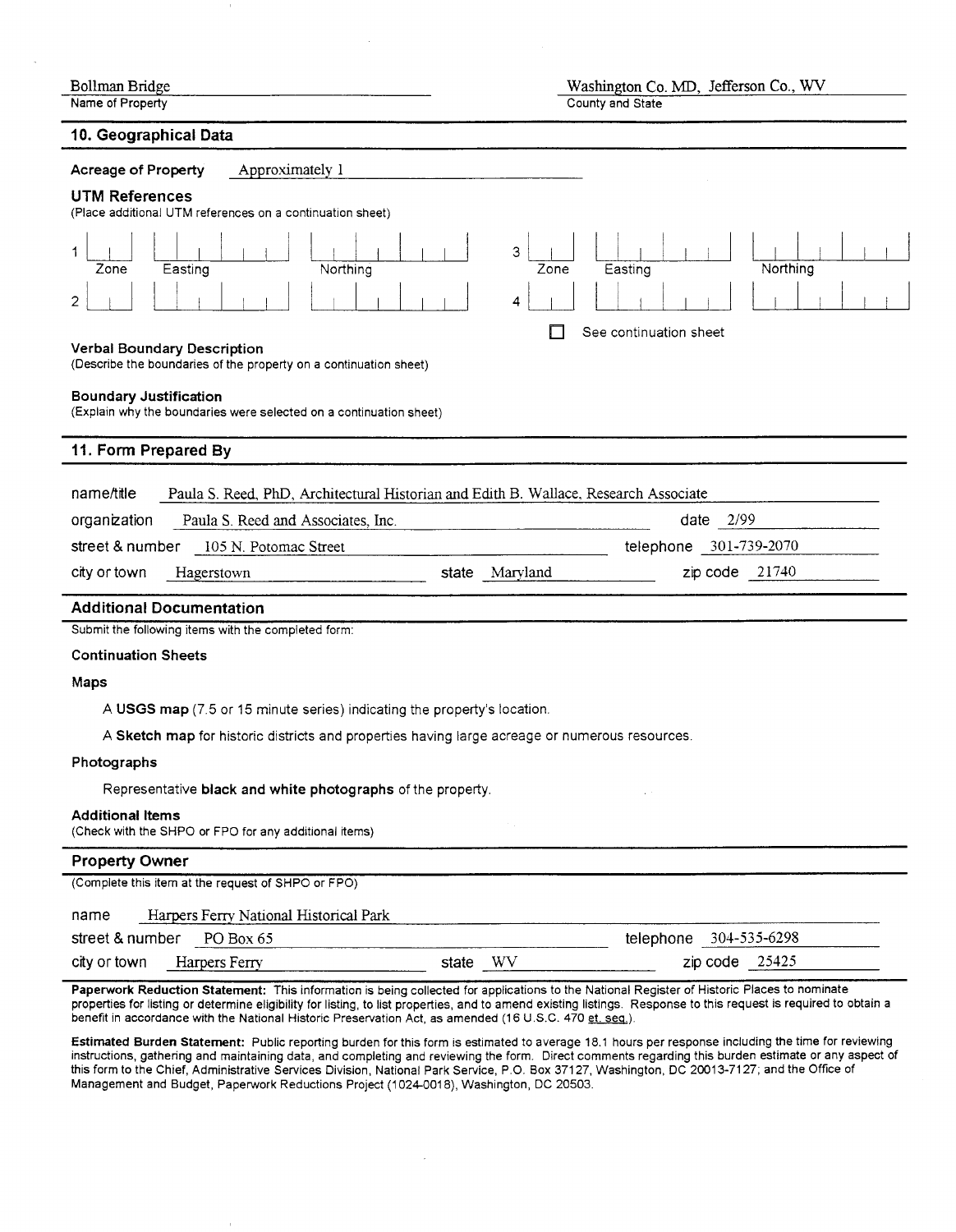# **National Register of Historic Places** <u>Collman Bridge</u> **Continuation Sheet**

Washington Co., MD, Jefferson Co. WV Exection 10 Page 2 County and State

### **Verbal Boundary Description:**

The boundaries for the Bollman bridge piers encompass the property which was acquired by the Harpers Ferry NHP in 1992, and are included within the larger boundaries of the Harpers Ferry *NHP.* 

### **Boundary Justification:**

Already listed in the National Register in Washington County, the remnants of the Bollman Bridge are now being included with the Historic Properties of the Harpers Ferry National Historical Park because of the 1992 acquisition.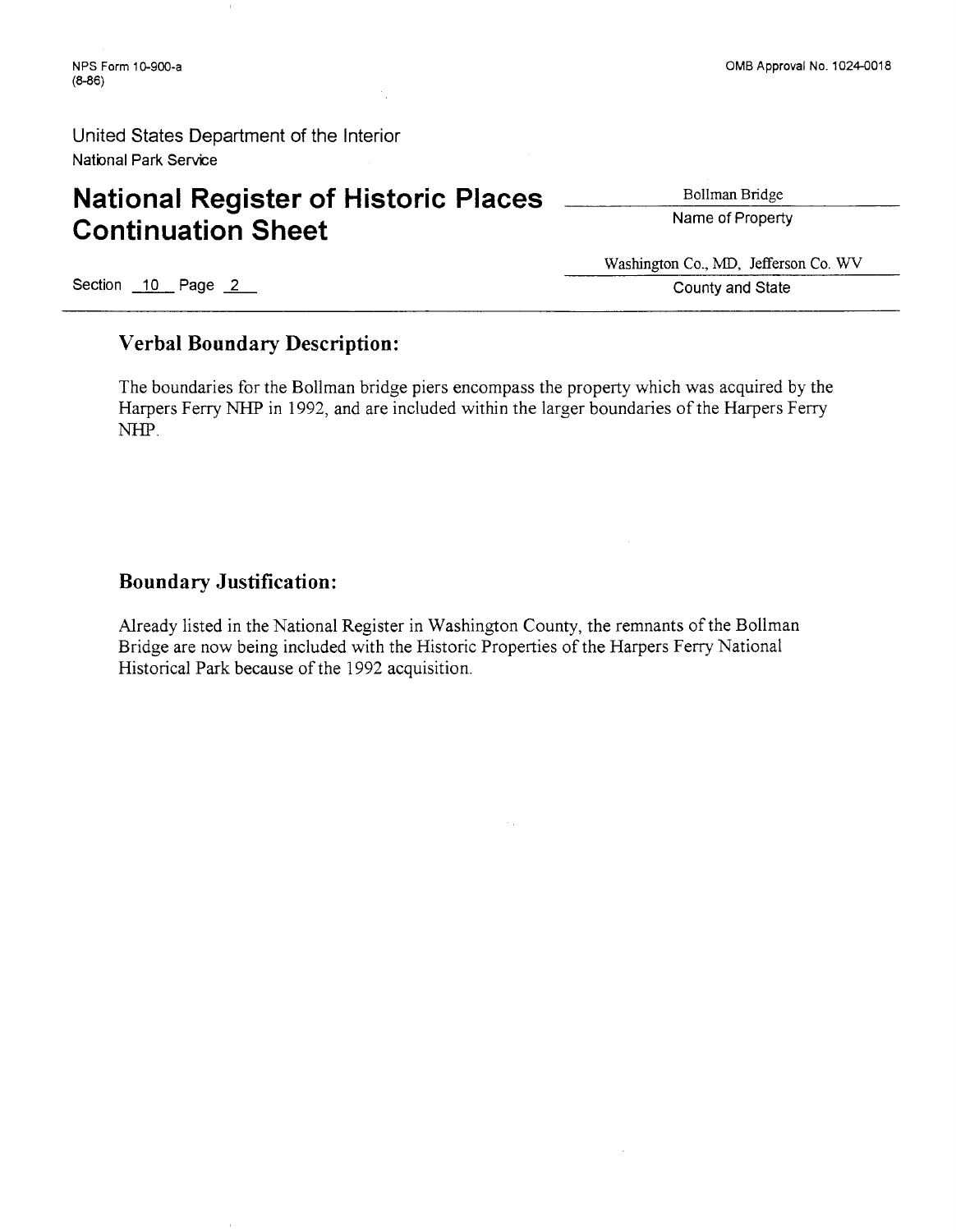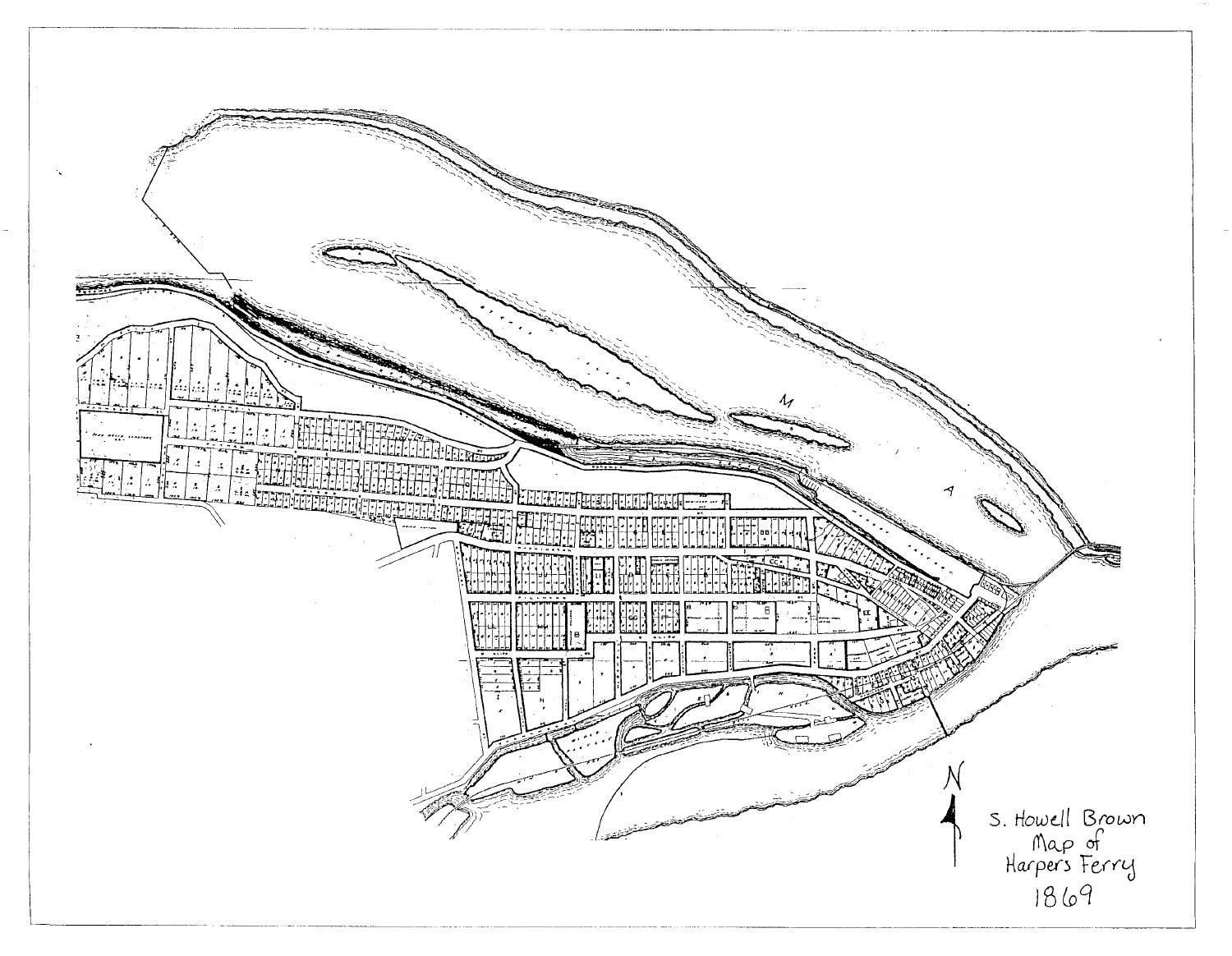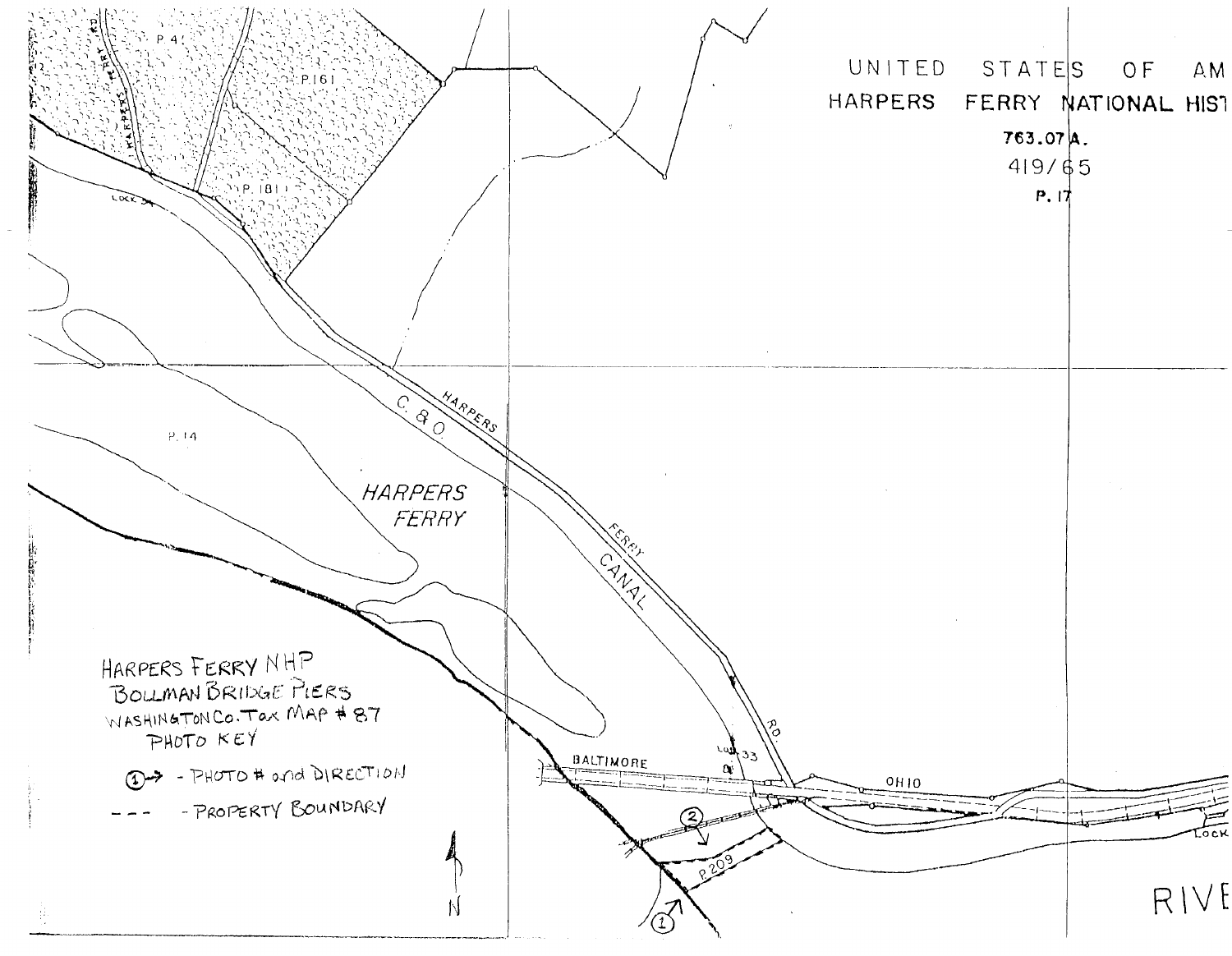